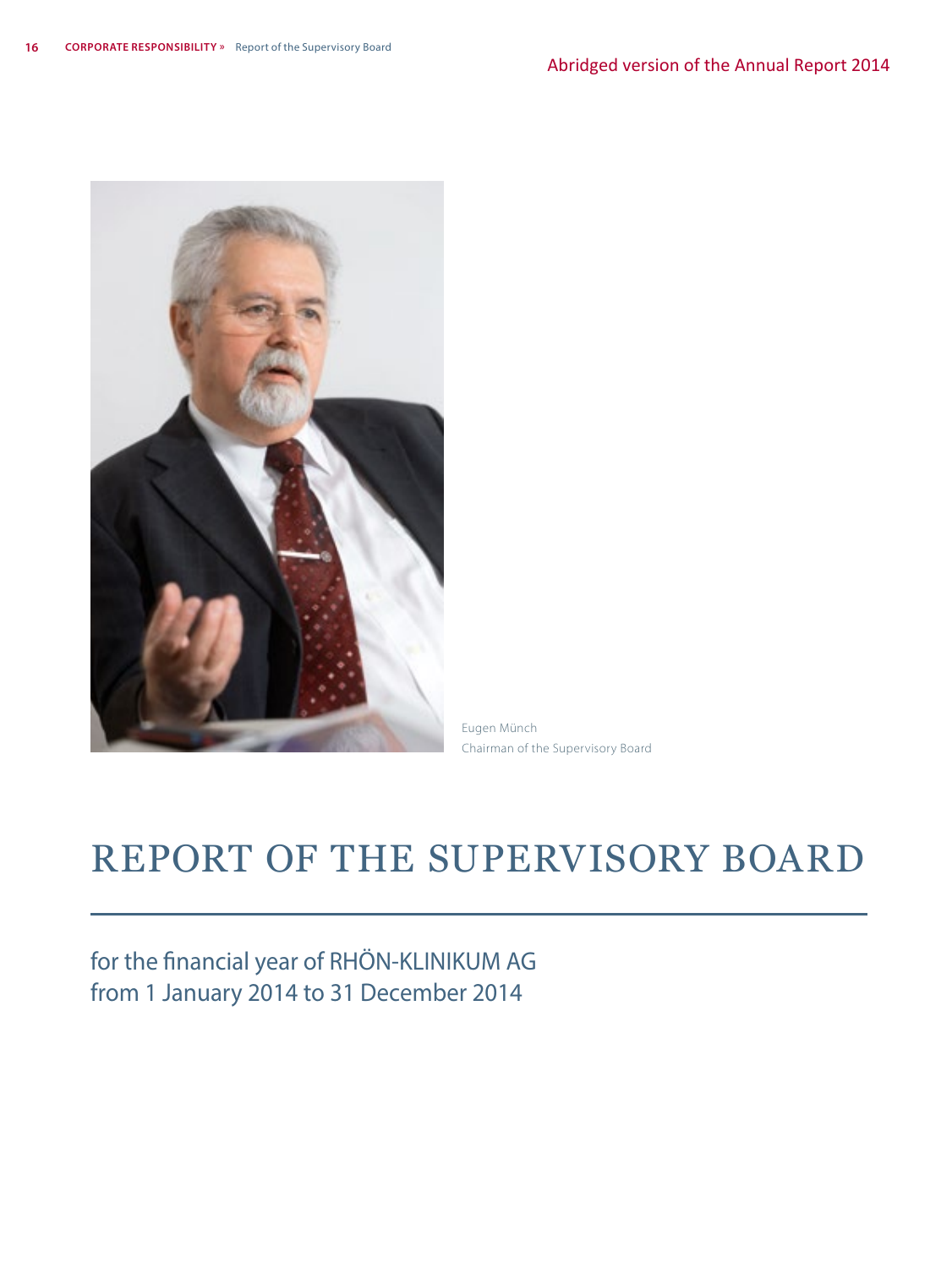#### Dear shareholders,

2014 was mainly characterised by the business, personnel and organisational restructuring which was initiated by the reorientation due to the sale of part of the corporate group to Helios in 2013. Here, we should not and will not forget that the pressure for change in the hospital sector in the form of demographic trends still continues to impact on healthcare and does not take our company into consideration.

The rapidly advancing digitisation of healthcare and the resulting consequences for medicine and healthcare itself are playing an ever increasing role. Yet this seems to have hardly been noticed by the established players in Germany. This is surprising since the digitisation of healthcare is expected to have a significant impact on the information given to and the care and management of outpatients and inpatients, for example. As in other industries, such as in the transport sector, profound changes can be expected in the structure of providers. Network medicine that is being driven forward in the cross-provider initiative "We stand for Health" will also face this challenge.

We remain firmly convinced that it was a correct and effective business decision to hand over to Helios the quantitative market leadership in the competitive field of "general full-service care" and with the initiation of and participation in a network to still be involved with a sophisticated care system that is being created step-by-step. With the systematic focus on cutting-edge and specialist medicine as well as the new small area full-service care model of Bad Neustadt, and the upcoming renewal of university medicine, which must be, and also can be, made more sustainable, we continue to have a good starting point. RHÖN-KLINIKUM AG is the initiator of and reliable partner in the care system "We stand for Health". By being integrated in the distribution system of this network it provides, we can safeguard our niche for specialist and cutting-edge medical care. At the same time, we are contributing our increased flexibility and speed to provide creative stimuli for addressing future tasks. In conjunction with new care models (in Bad Neustadt) which have been systemically re-designed, we are laying the foundation for a RHÖN-KLINIKUM AG with a very promising future.

The objective of the 2014 share repurchase programme was to transfer the first segment of the sale proceeds from the deal with Fresenius / Helios to shareholders in a meaningful way. With a take-up-rate of 98.4 per cent, acceptance among shareholders was excellent. The successful implementation of the programme also resulted in changes to the company's shareholder structure.

#### **COOPERATION BETWEEN THE BOARD OF MANAGEMENT AND THE SUPERVISORY BOARD**

In financial year 2014 the Supervisory Board continuously and comprehensively addressed the situation and development of our company, and performed the duties assigned to it by law and the articles of association. These include in particular monitoring the Board of Management and advising the Board of Management on the operational management of the company. When performing its duties, the Supervisory Board was always guided by the decisive principles of appropriateness, compliance with legal provisions, expediency and economic efficiency. Adherence to these principles by the Board of Management was monitored by periodic inspection of the general organisation of the company and by veryfing the instruments used in internal risk control.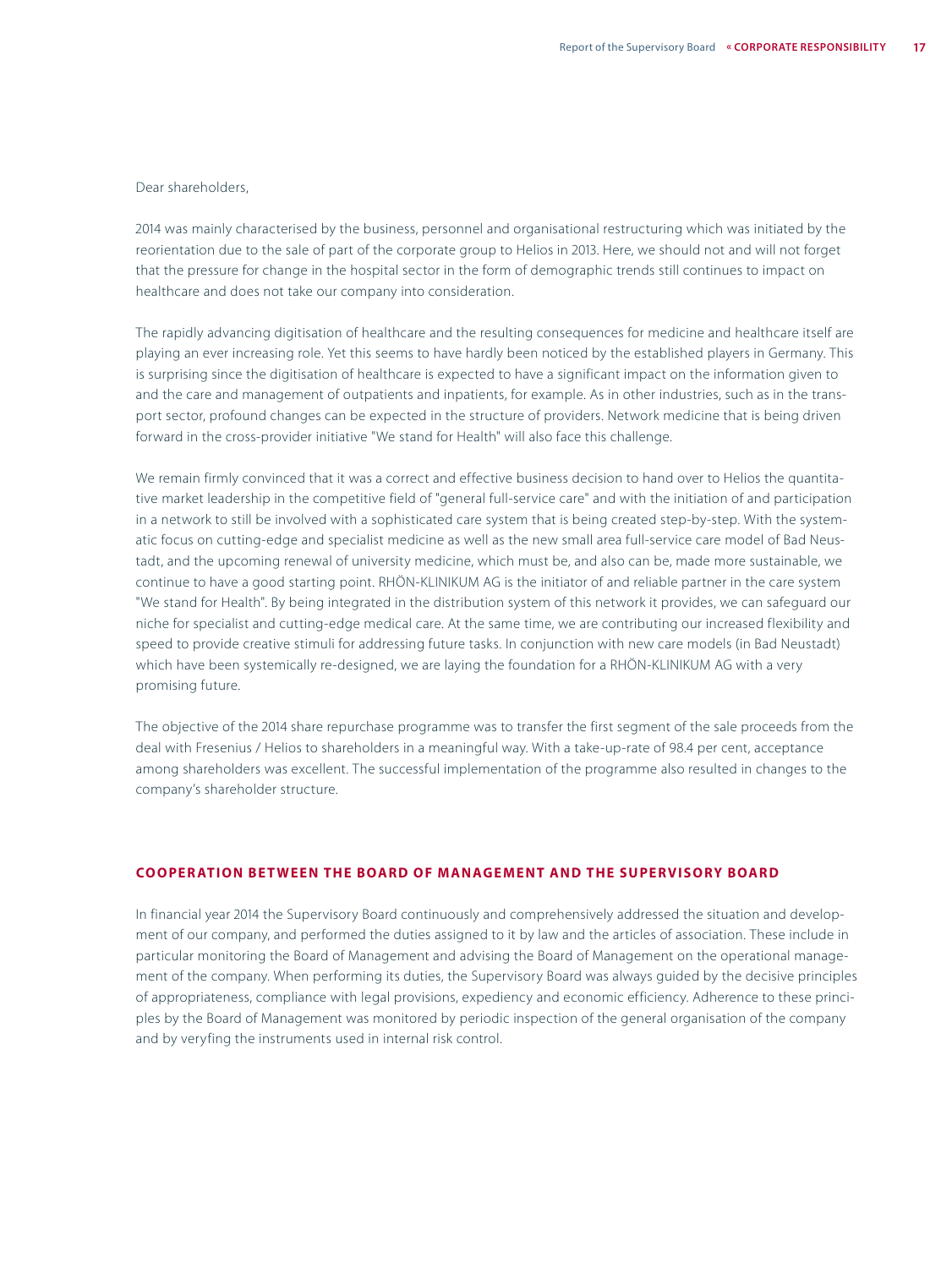The Supervisory Board was fully and directly involved in all the fundamental and important decisions of the Board of Management of RHÖN-KLINIKUM AG. The Board of Management informed us comprehensively both in writing and verbally in due time – the Supervisory Board received documents and records that are relevant for decision-making in good time ahead of the individual deliberations and formal meetings. The Supervisory Board reviewed the information presented by the Board of Management on strategic and operational business development, on compliance issues and on risks and risk management in terms of its conclusiveness and plausibility and also raised critical questions when necessary.

The focal points of the deliberations in the executive bodies and with the Board of Management were the handling and completion of the sale of a portfolio of 41 hospitals, medical care centres and other related investments to the Fresenius Group, and the resulting structural reorganisation of the company. This also included the provision of advice and the involvement in distributing the sales proceed from this deal to the shareholders by way of a capital reduction through the redemption of shares in a simplified procedure following the share repurchase by the company. Another key focus was setting up the particle therapy centre at the University Hospital in Marburg through an agreement with all those involved in the project – the State of Hesse, Siemens AG, the University of Heidelberg and the University Hospital in Heidelberg, Philipps University in Marburg, RHÖN-KLINIKUM AG and the University Hospital in Giessen and Marburg UKGM GmbH.

The Chairman of the Supervisory Board was also kept continuously and comprehensively informed by the Chief Executive Officer even between the scheduled meetings of the Supervisory Board and its Committees. Therefore we cannot determine any violations of the Board of Management in fulfilling its duty to provide information. We have discussed the proposed resolutions of the Board of Management in detail and, to the extent required by the provisions of law and the articles of association, given our vote following close examination. In a few cases we also considered it in the interest of the shareholders to involve external experts and consultants. In particularly urgent business operations, the Supervisory Board or relevant Committee held conference calls and passed resolutions by written procedure.

# **WORK OF THE SUPERVISORY BOARD IN THE COMMITTEES AND PLENARY SESSION**

In order to perform its tasks and assume its responsibilities as effectively as possible, the Supervisory Board set up a total of seven standing committees, whose members have specific skills and experience to handle the specific issues faced by the committees.

The committees act in accordance with the law, articles of association and the rules of procedure of the Supervisory Board – also in lieu thereof – as committees with power to adopt resolutions, where this corresponds to the law and was previously determined down by the Supervisory Board. The committees generally meet separately from the plenary sessions. When needed, meetings were also held in the form of conference calls that were arranged at short notice.

The **Investment, Strategy and Finance Committee** convened at four regular meetings (97 per cent attendance rate) during the reporting year.

As with last year, network medicine was one of the priorities of the strategic deliberations of the committee. The idea is to develop and implement a business model for the creation of nationwide, comprehensive full-service medical care, including additional health insurance for members of the statutory health insurance system, through a network which is to be created with a broad, nationwide presence. For consultative assistance in the implementation of this project, there is a working group, "Network Medicine", which is composed of members of the Investment, Strategy and Finance Committee, the Board of Management and scientific experts, and which met four times during the financial year.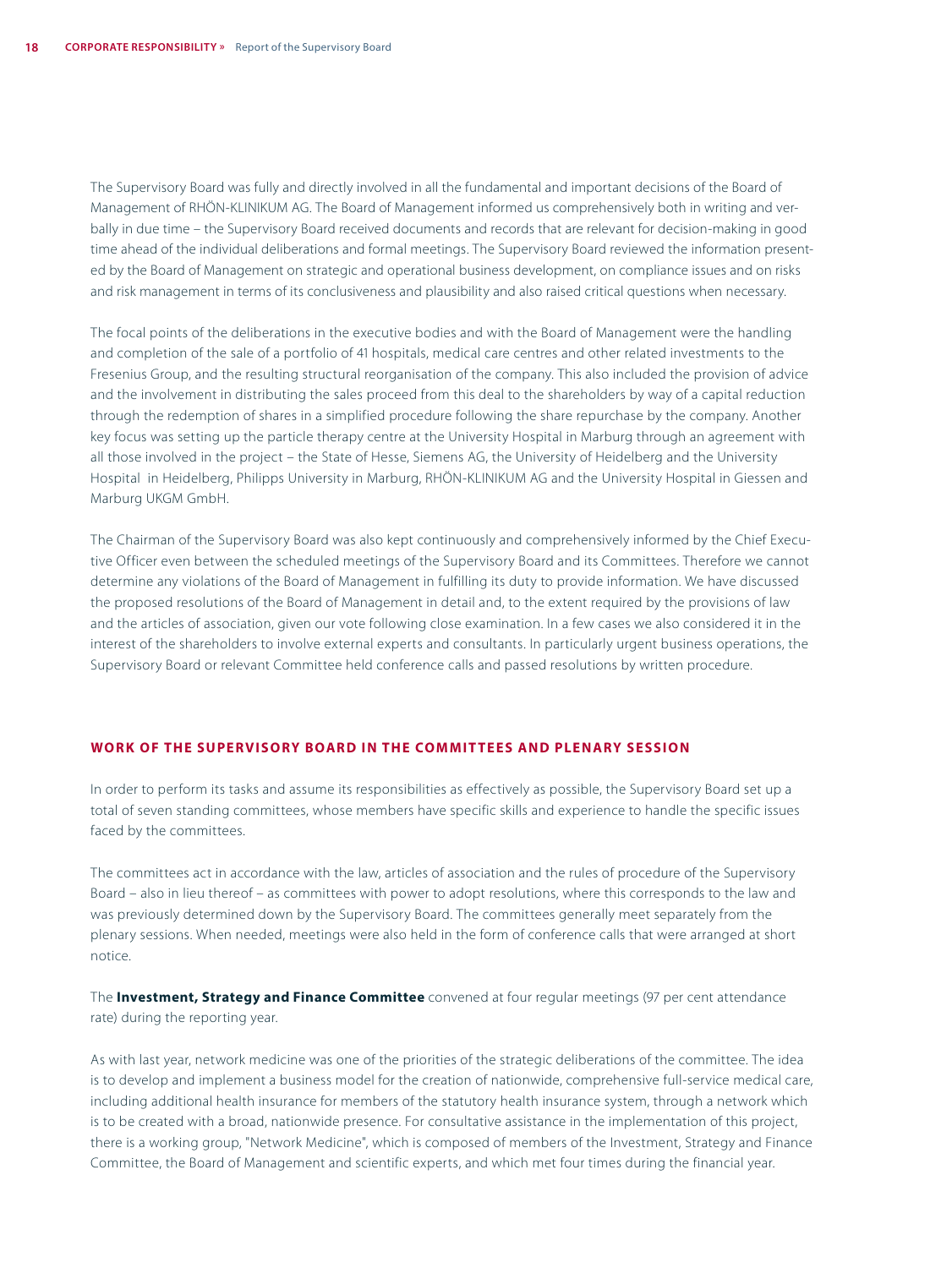The committee thoroughly addressed the execution and consequences of the share purchase agreement concluded in the previous financial year with Fresenius / Helios for the sale of 41 hospital companies and 15 medical care centres, whereby, after completion of the deal, the allocation of resources – particularly the share repurchase adopted by the Annual General Meeting on 12 June 2014 – was the main topic. The restructuring of the remaining companies of the Group following the sale and the re-orientation of corporate goals and strategy were also focal points of the discussions in all meetings. Implementing the strategic re-orientation to cutting-edge medicine, innovation and excellence in treatment under the direction of a medical expert body called the Medical Board, as well as age-related healthcare and the investment required for this were the subject matters in strategic debates in the committee and received the approval of this body of experts.

The economic development of the subsidiary, University Hospital Giessen and Marburg GmbH, with the goal of achieving task-oriented profitability, was also one of the main focal points of the monitoring and advisory activities of the body. This also included the deliberations and, after careful consideration, the resolution on the decisive action required to set up and put the particle therapy centre in Marburg into service in a timely manner. The reimbursement for research and teaching from the State of Hesse to the university hospitals which continues to be incorrect was the reason for setting up a working group at the University Hospital Giessen and Marburg GmbH for further development of separate accounting and implementation of relevant provisions of the cooperation agreement.

In each meeting the CEO reported in the latest developments of the hospital industry and on the business situation of the Group. The investment plan for 2014 was approved following a critical discussion and review of the content. Approvals were also granted for debt measures, such as the early repayment of long-term debt, as a result of the allocation of resources from the "Scala" project (Fresenius / Helios deal).

In addition, the Board of Management reported in all meetings on the development of investment and financing in a continuously updated investment and financial plan. Specific applications for approval of investment projects and debt measures were openly discussed, critically reviewed and adopted in the committee on the basis of detailed, written resolution proposals drawn up by the Board of Management, including market studies, investment calculations and finance offers.

The **Personnel Affairs Committee** held two meetings (100 per cent attendance rate) during the reporting year. The committee dealt with the status and development of management contracts, taking into account the changes which had occured due to the Fresenius / Helios deal and the upcoming restructuring of the Group. Following a comprehensive review, a remuneration concept that includes the granting of virtual shares as an incentive measure for the Board of Management was presented to the Supervisory Board for approval. It is structured towards the achievement of future goals in a restructured company and should ensure continuity.

The assessment of the performance and development of individual members of the Board of Management and of the Board of Management as a whole were the subject of discussions at both meetings. Both the expectations of Board of Management members as well as their prospects in the further development of the company in the medium and long-term periods were discussed. Following negotiations the committee chairmen made recommendations to the Supervisory Board on the reappointment and extension of the Board of Management service contract with the CEO, Dr. Dr. Martin Siebert.

Pursuant to clause 27, para. 3 of the German Co-Determination Act, the **Arbitration Committee** was not needed in the past financial year.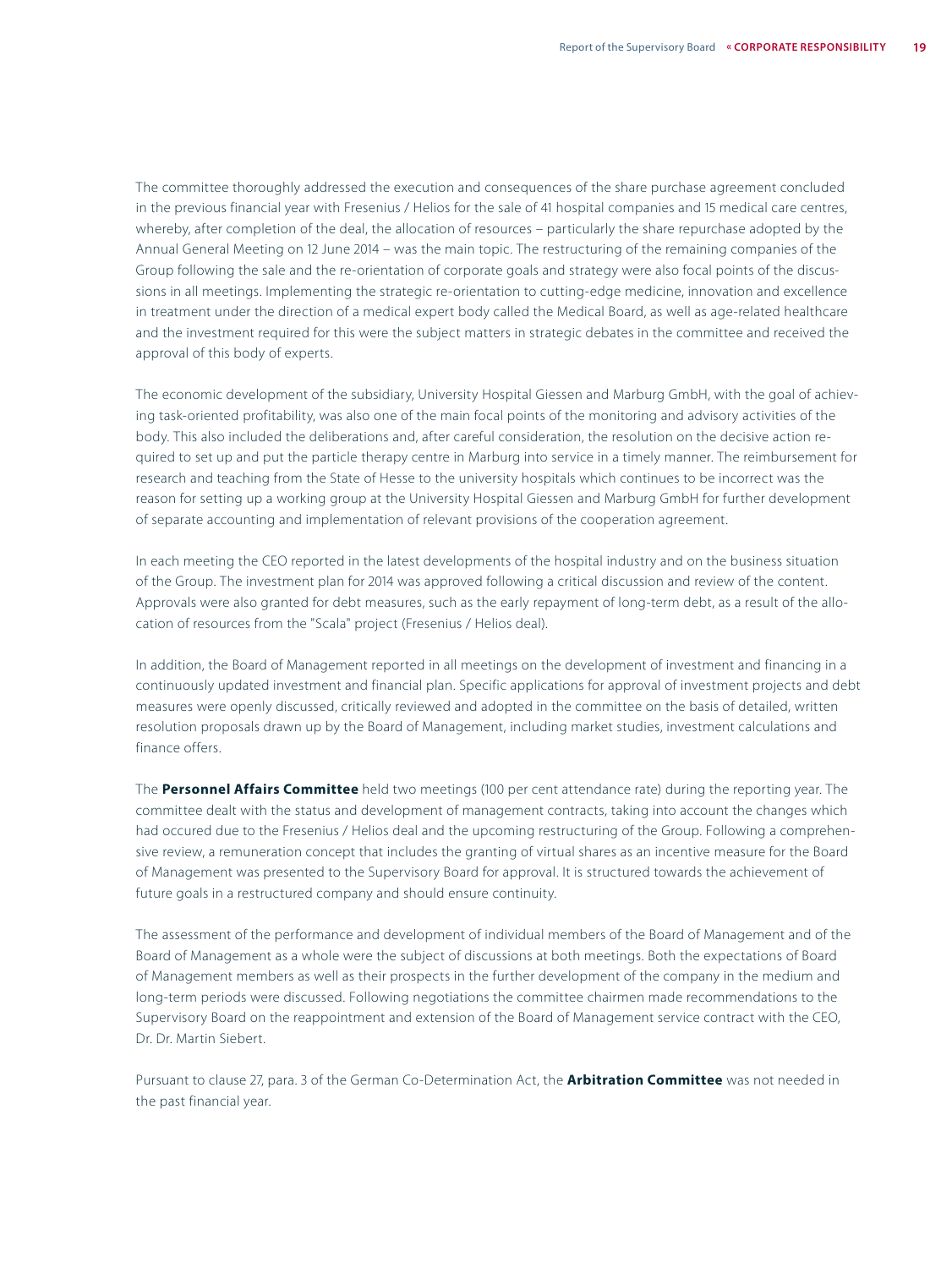The **Audit Committee** of the Supervisory Board met five times during the reporting year (91 per cent attendance rate). The Board of Management attended all meetings. Two meetings were held with participation of the auditor. For selected agenda items, the Board of Management called the heads of the departments for internal audit and accounting, taxation and controlling to the committee for additional reports and questioning.

The committee dealt in particular with the audit and preparation of the 2013 annual financial statements of RHÖN-KLINIKUM AG and the Group. Also reviewed and discussed were the individual financial statements and management reports, the respective audit reports of the Group of companies, which were subject to a critical review by the members of the committee, and the proposal on the appropriation of the net distributable profit.

The audit committee assessed the independence of the auditors designated for the annual financial statements of 2014 and, for the review of the half-year financial report, it obtained the declaration of independence pursuant to section 7.2.1 of the German Corporate Governance Code. It also recommended to the plenary session of the Supervisory Board a proposal for the election of the auditor to be submitted to the Annual General Meeting and – after the election – awarded the audit assignment to the auditor and agreed an appropriate fee with him. The auditors reported to the committee on orders for services that were rendered in addition to the auditor services. The qualification of the auditor was monitored by the committee. A list of audit items was developed and defined for the audit of 2014.

Fundamental issues of accounting, business planning, capital base, the supervision of the accounting process, the effectiveness of the internal control system, the risk management system including specific business risks and the internal audit system were discussed with the Board of Management and partly with the auditor. The interim reports were discussed intensively on a regular basis with the Board of Management and the half-year financial report with the Board of Management and the auditor before their publication. Here, special emphasis was placed on the precise analysis of the profit situation, taking into account the effects of the Fresenius / Helios deal on the figures of the current financial year.

The quarterly Group controlling report on performance and financial controlling, which is part of the risk management system, was discussed intensively with the Board of Management. Here the performance development of the individual Group hospitals is presented by the Board of Management at both hospital level and department level, and is discussed and queried by the committee.

The body was regularly informed of the activities of the internal audit department by the relevant member of the Board of Management and the head of internal audit, and examined the audit plan for 2014 and its update. The audit reports from the internal audit department and the operational report of 2013 were submitted to the committee and discussed with the Board of Management. We were informed about the implementation of recommendations from the internal audit department by means of information on the results of the follow-up reporting, as well as a review by the Board of Management. We were again satisfied with the effectiveness of the internal audit system.

For reasons of efficiency, the Supervisory Board delegated to the audit committee its consent requirement for further action to be determined by the Board of Management during the share repurchase which was adopted at the Annual General Meeting in 2014, and for the settlement of the dispute proceedings against resolutions of the AGMs in 2013 and 2014. In fulfilling this mission, the audit committee agreed, following several conference calls, to a settlement on the approval process related to the resolutions of the AGM in 2014 on the repurchase of shares on the basis of a settlement agreement with the claimants instead of the Supervisory Board, and it granted its assent to a Board of Management resolution on the approval of the offer documentation and on the determination of offer parameters for the share repurchase in 2014.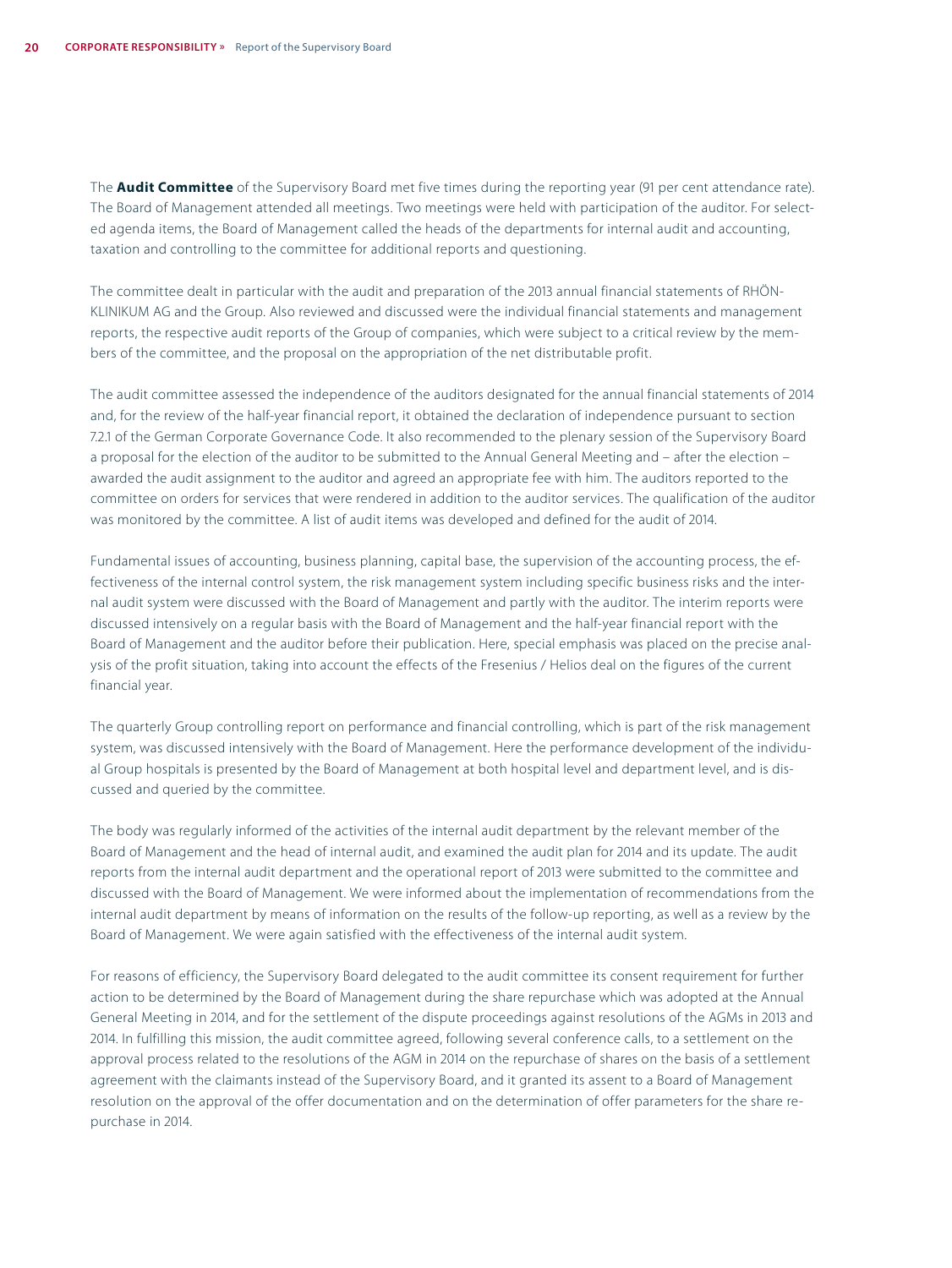When updating the declaration of conformity pursuant to section 161 of the German Stock Corporation Act on the recommendations of the German Corporate Governance Code, the version of 24 June 2014 was checked and considered in terms of its application, and a recommendation for a resolution was submitted to the entire Supervisory Board.

The **Committee for Compliance and Communication** may be directly addressed by all employees, suppliers, patients and other third parties in compliance matters and concentrates on the advice and supervision of compliance management in the Group, as well as communication with the media and capital markets. To ensure close interaction with the Audit Committee, the Chairman of the Committee for Compliance and Communication was also given a seat in the Audit Committee.

The committee held four meetings (100 per cent attendance rate) during the reporting year. The Board of Management attended all meetings. For selected agenda items to the committee for additional reports and questioning, the Board of Management called the heads of the departments for compliance, communication, internal audit and investor relations.

At all meetings, the Board of Management reported on the work of the compliance department in order to convince us of the effectiveness of the compliance management system. Regular reporting includes a detailed report on reported compliance violations, their examination and processing. The audit reports and the operational report of 2013 were presented in the committee and discussed with the Board of Management. The submitted compliance programme for 2014 was approved. The committee was informed by the Head of Investor Relations about the communication with the capital market which takes place in the Group, and approved the communication concept for 2015. Several participants argued for a corporate communication strategy for the group which – due to the deal with Helios / Fresenius – especially has to face many challenges.

The **Medical Innovation and Quality Committee** advises the Board of Management on medical developments and trends in technical terms, and monitors the situation and development of medical quality at the company. The committee held one meeting (100 per cent attendance rate) during the reporting year. The meeting dealt with the goals and strategic direction of the newly established Medical Board in the company, the presentation of new diagnostic and treatment methods as well as the current situation of medical training at the Universities of Giessen and Marburg. In addition to the Board of Management, this meeting was also attended by the members of the Medical Board.

The **Nomination Committee** selects candidates from shareholder representatives to take up office in the Supervisory Board and proposes them to the Supervisory Board for nomination. At its meetings on 27 March and 3 April 2014 (100 per cent attendance rate), the committee agreed to the nomination of the previously court-appointed Supervisory Board members, Stephan Holzinger, Reinhard Hartl and Dr. Katrin Vernau, and to the nomination of Prof Ludwig Georg Braun as a replacement to succeed the Supervisory Board member Detlef Klimpe who had stepped down, for the Supervisory Board elections that were carried out in the Annual General Meeting on 12 June 2014.

During the year there were four ordinary meetings of the **plenary session** (95 per cent attendance rate). No Supervisory Board member attended less than half of the meetings.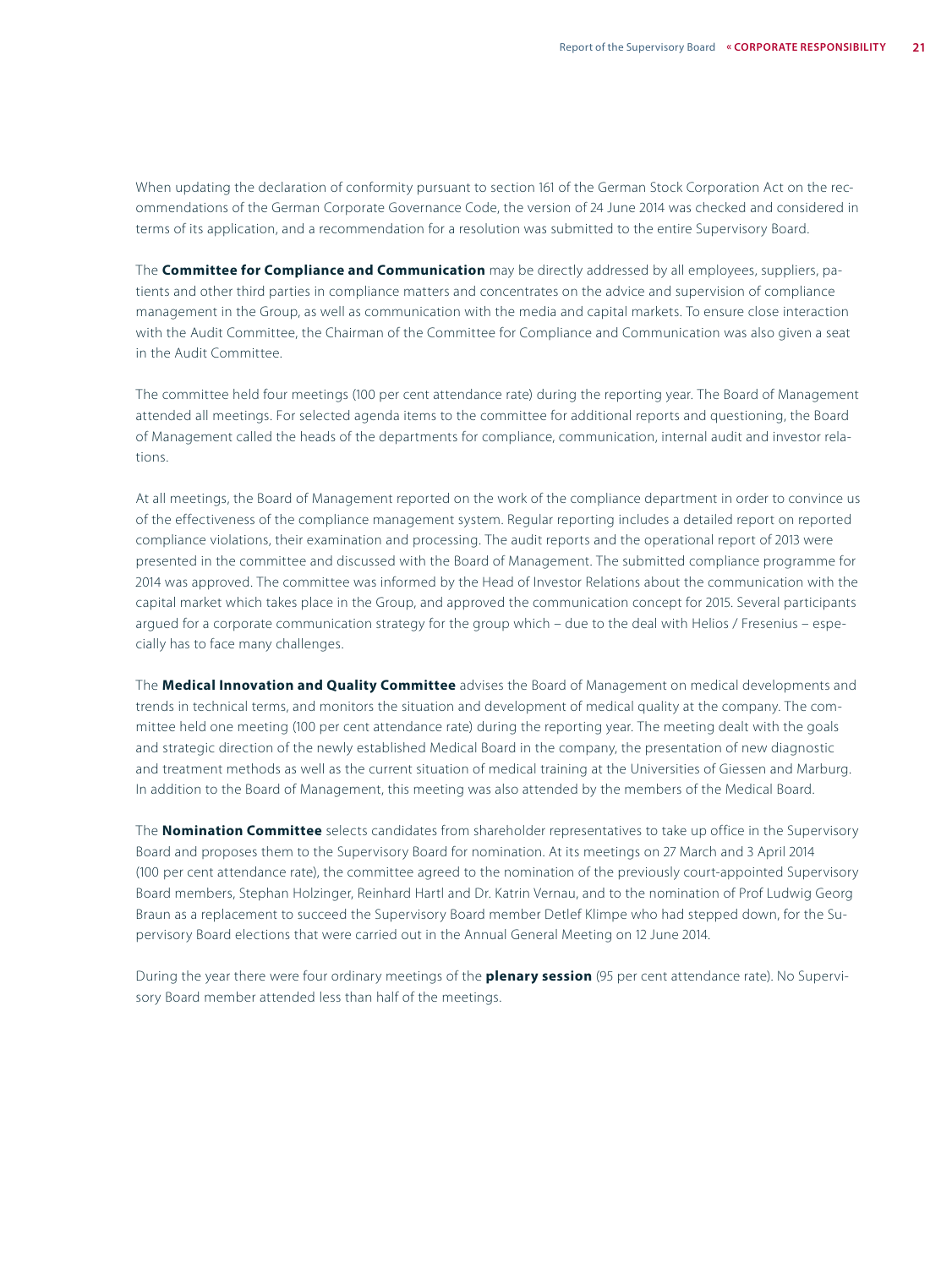In the four ordinary Supervisory Board meetings, the plenary session regularly deliberated with the Board of Management on the basis of detailed written Board of Management reports and presentations on the financial, liquidity and earnings position, the development of revenues, profit, performance data, key ratios and personnel of the company and Group as well as the individual Group companies. The Board of Management explained in detail the respective interim reports for the previous quarters at the plenary sessions prior to their publication. In each meeting, regular information and reports were made on the progress of the implementation of the "Scala" project (Fresenius / Helios deal) on setting up the particle therapy centre in Marburg, and on the re-orientation of the company due to the corporate structure resulting from the clinic divestitures.

At its meeting on 12 March 2014, the Supervisory Board held a special election for the Personnel Affairs Committee (Mr Härtel for Ms Müller) and made other appointments for the Committee for Compliance and Communication (Dr. Vernau) and the Audit Committee (Mr Hartl), because of the change in Supervisory Board members which had occurred. Mr Hanschur was proposed to succeed the employee representative Mr Prange who had stepped down in the Investment, Strategy and Finance Committee – the election was adopted by written procedure in lieu of a meeting. The members of the Supervisory Board unanimously consented to waive the part of performance-based Supervisory Board remuneration resulting from the exceptional profit made from completion of the Fresenius / Helios deal. The report of the Board of Management on the provisional annual financial statements of 2013 was received and the proposal on the appropriation of the net distributable profit for financial year 2013 was discussed in the context of the allocation of resources for the Scala project.

At the balance sheet meeting on 29 April 2014 the plenary session discussed in the presence of the auditor the annual financial statements and the management report of RHÖN-KLINIKUM AG, and also the consolidated financial statements and the Group management report for financial year 2013 together with the Board of Management and the auditor. The auditors reported on the key findings and results of the audits and were available to the Supervisory Board for questions and additional information. The plenary session approved the annual financial statements. A further subject of this meeting was the preparations for the 2014 Annual General Meeting, in particular the adoption of the proposed resolutions of the Supervisory Board on the applications for resolutions on the agenda of the Annual General Meeting following the previous discussion on the agenda items. Approval resolutions were adopted on the Supervisory Board report, the corporate governance report and on the corporate governance statement pursuant to section 289a of the German Commercial Code. The outcome of the review of the efficiency of the Supervisory Board's work, which was carried out by an external expert, was given by this report and its suggestions and recommendations for further optimisation of our activities were discussed in detail in the plenary session. Following detailed and critical discussion the conclusion of an agreement on granting virtual shares as an incentive measure for the members of the Board of Management was approved.

At the meeting on 3 July 2014 following the resignation of Mr Klimpe from the Supervisory Board, the required reappointment in the Arbitration Committee was made by Dr. Korte by means of a special election. The necessary consent to measures of the Board of Management in carrying out the share repurchase which was adopted at the Annual General Meeting in 2014 and the settlement of the dispute proceedings against resolutions of the AGMs in 2013 and 2014 were delegated to the Audit Committee for objective and rationalisation reasons.

Following previous discussion in the Personnel Affairs Committee, the plenary session adopted the resolution to reappoint Dr. Dr. Martin Siebert as a member of the Board of Management for another four years, and to approve the Board of Management service contract in the Supervisory Board meeting that was held on 6 November 2014. The Board of Management reported in detail on implementing the share repurchase, on setting up the particle therapy centre in Marburg, on the development status of the network medicine project, and on the network partnership with Helios and Asklepios, and also on the planned investments for a health mall at the Bad Neustadt (Saale) site.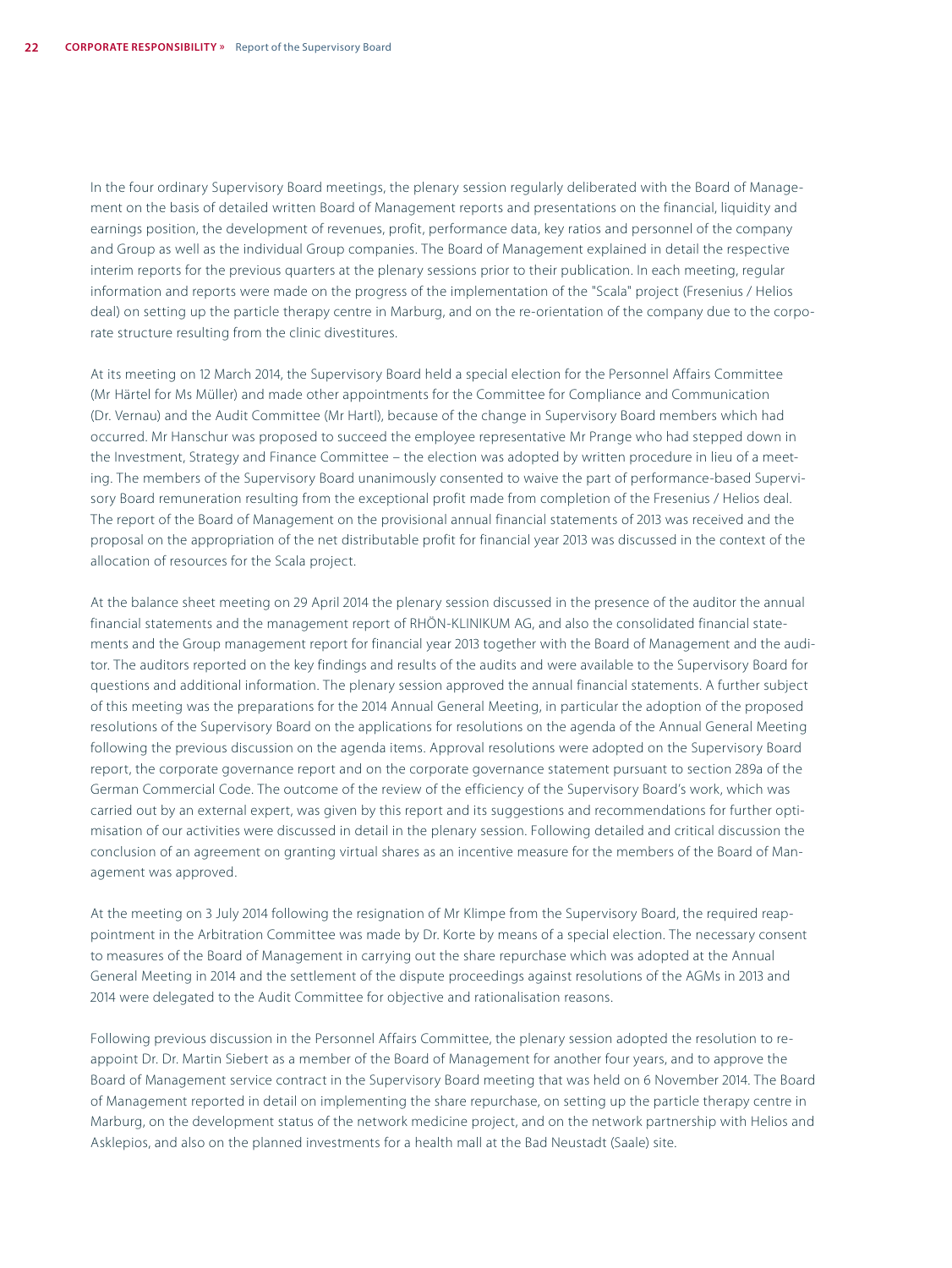#### **CORPORATE GOVERNANCE CODEX AND DECLARATION OF CONFORMITY**

In the past financial year, the Supervisory Board dealt with the further development and implementation of the recommendations and suggestions in the German Corporate Governance Code. The declaration of conformity of 6 November 2013 pursuant to section 161 of the German Stock Corporation Act was updated and replaced by a declaration of conformity made by the Board of Management and the Supervisory Board on 6 November 2014, taking into account the revised version of the code dated 24 June 2014. The declarations are permanently available to shareholders on the company's website. The Board of Management and Supervisory Board report jointly on corporate governance pursuant to section 3.10 of the German Corporate Governance Code on pages 27-43 of this company report.

#### **EXAMINATION AND APPROVAL OF THE ANNUAL FINANCIAL STATEMENTS FOR 2014**

The Board of Management prepared the annual financial statements of the company as at 31 December 2014 and the management report for the financial year 2014 in accordance with the provisions of the German Commercial Code, as well as the consolidated financial statements as at 31 December 2014 and the consolidated management report for the financial year 2014 in accordance with section 315a of the German Commercial Code and following the principles of IFRS (International Financial Reporting Standards). The company's financial statements and management report for the financial year 2014 and the consolidated financial statements, as well as the Group management report for the financial year 2014, were audited by PricewaterhouseCoopers Aktiengesellschaft Wirtschaftsprüfungsgesellschaft, Frankfurt (Main). The auditors issued an unqualified auditors' report in each case.

All members of the Supervisory Board received the company's financial statements and management report, the consolidated financial statements and Group management report, and the auditor's reports on the results of the audit together with the Board of Management's proposal on the appropriation of the net distributable profit. These documents were examined by the Supervisory Board and each discussed in detail by the Audit Committee and the Supervisory Board with representatives of the auditors in the respective balance sheet meetings. As part of the examination the Audit Committee and Supervisory Board considered both the accounting findings and also the associated procedures and processes. They primarily applied the criterion of legality as a measure of their review and examined whether the submitted documents complied with applicable law in particular with the applicable accounting rules. Furthermore, in addition to the review of legality, they also examined expediency in terms of accounting, financial and company policy aspects. Following the results of the preliminary review by the Audit Committee and as a result of its own examination, the Supervisory Board agreed with the findings of the auditors and established during its own review that there were no grounds for objection.

At the meeting on 16 April 2015 and at the recommendation of the Audit Committee, the Supervisory Board approved the company's annual financial statements and consolidated financial statements that were prepared by the Board of Management. The company's financial statements have thus been adopted as final. The proposal of the Board of Management on the appropriation on the net distributable profit was examined with particular regard to the economic situation, the liquidity situation, and also with consideration for the resources required for restructuring the company, taking into account the justified interests of the shareholders. The Supervisory Board consented to the proposals of the Board of Management for the appropriation of the net distributable profit.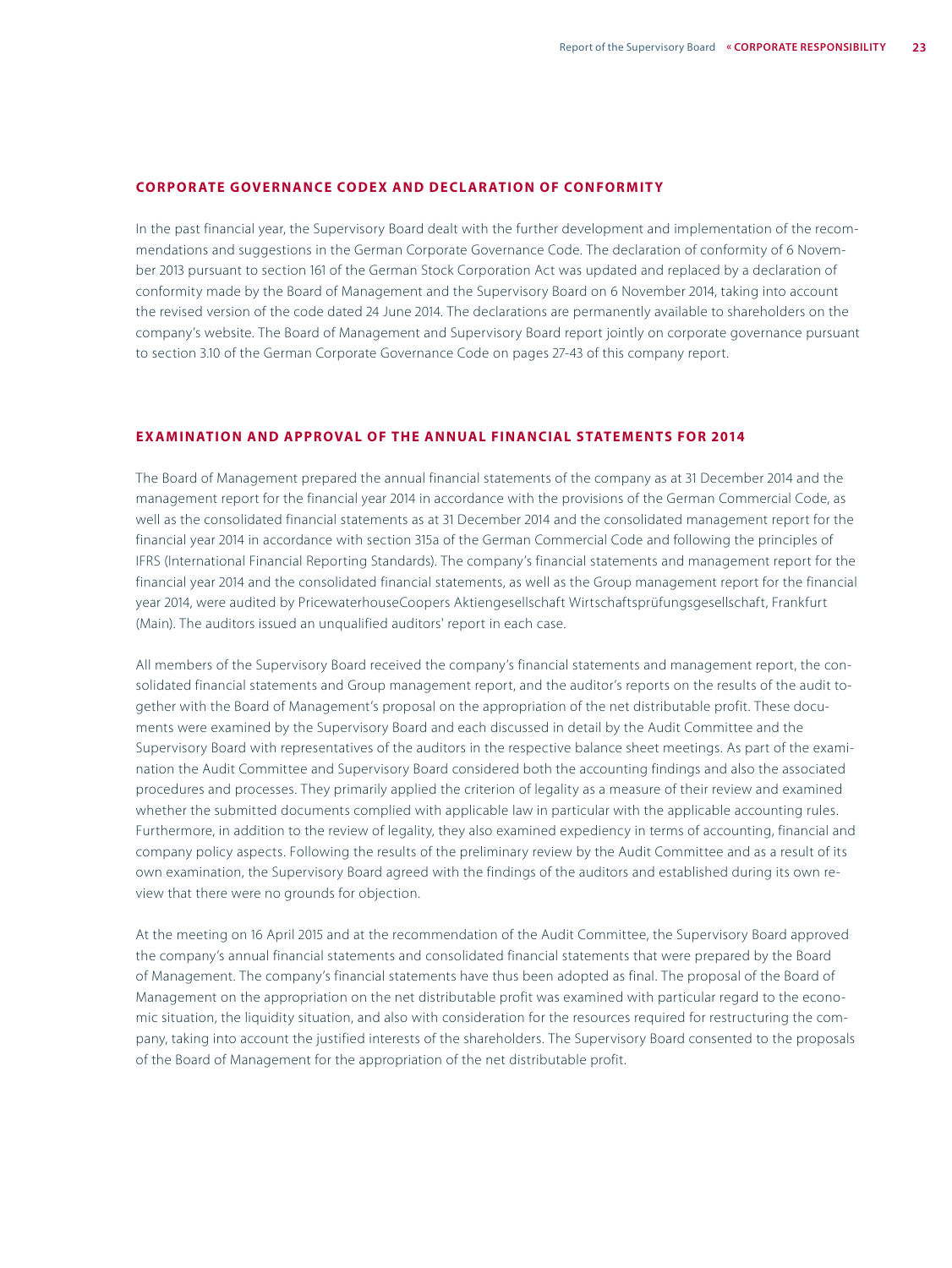#### **CHANGES AND COMPOSITION OF THE BOARD OF MANAGEMENT**

The composition of the Board of Management and the personal data, functions and duties of the individual members are presented in the annual report in the Notes.

#### **CHANGES IN THE SUPERVISORY BOARD**

Following expiration of the term of their legal appointment, the following individuals were elected as members of the Supervisory Board at the annual general meeting of 12 June 2014.

- Mr Stephan Holzinger, Managing Director of Holzinger Associates GmbH, Munich,
- Mr Reinhard Hartl, Auditor and Tax consultant, Director of Dr. Kleeberg & Partner GmbH, Icking / Irschenhausen, and
- Dr. Katrin Vernau, Head of Roland Berger School of Strategy and Economics, Hamburg, and
- Professor h.c. Ludwig Georg Braun, former Chief Executive Officer of B. Braun Melsungen AG, Director of B. Braun Holding GmbH & Co. KG, Melsungen, as successor to Mr Detlef Klimpe,

who resigned from office with effect from 12 June 2014.

Due to the Fresenius / Helios deal, Ms Annett Mueller and Mr Werner Prange stepped down from the employees' representatives team with effect from 28 February 2014. Professor Jan Schmitt resigned from the Supervisory Board with effect from 30 April 2014. They were succeeded with effect from 9 April 2014 by Mr Oliver Salomon, from 17 April 2014 by Mr Klaus Hanschur, and from 1 May 2014 by Dr. Franz-Josef Schmitz.

The organisational structure of the Supervisory Board and the members of the committees in the past financial year, and according to the current status, are derived from the list following this report.

Bad Neustadt a. d. Saale, 16 April 2015

The Supervisory Board

Eugen Münch Chairman